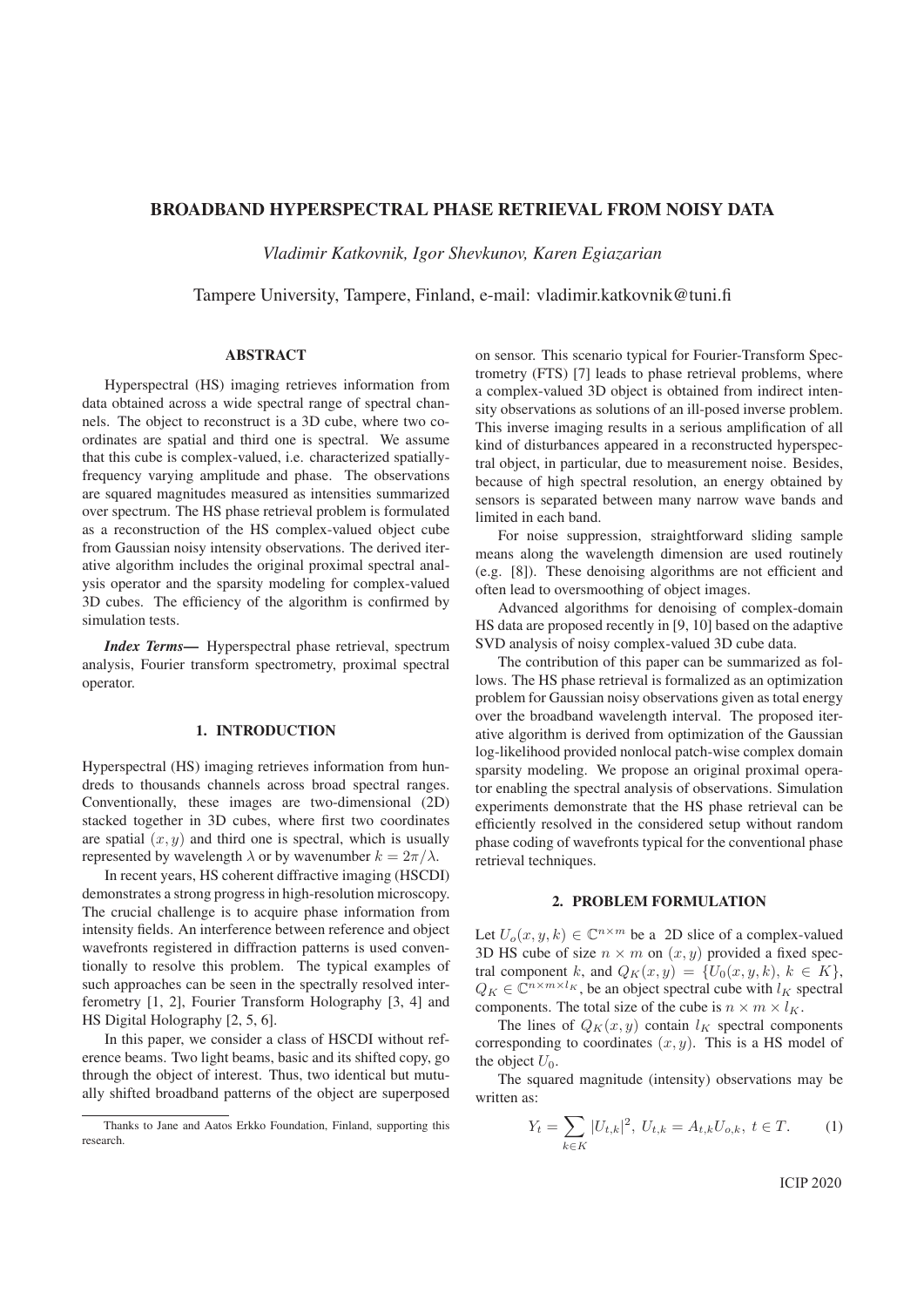Here and in what follows, we use the vectorized representation for slices  $U_0(x, y, k)$ ,  $U_{o,k} \in \mathbb{C}^N$ ,  $N = nm$ , and  $A_{t,k} \in \mathbb{C}^{M \times N}$  are linear operators of image formation modeling by propagation of 2D object images from the object plane to the sensor plane.

Thus,  $U_{t,k} = A_{t,k} U_{o,k} \in \mathbb{C}^{M}$  are the complex-valued signals which intensities are registered by the sensor as  $Y_t \in$  $\mathbb{R}$ <sup>M</sup>. The summation on k in (1) says that the measurements are the total intensity calculated over all spectral components  $U_{t,k}$ . The squared absolute value  $\vert . \vert^2$  in (1) is element-wise for components of the vectors  $U_{t,k}$ .

For noisy intensity observations  $Z_t = Y_t + \varepsilon_t$ ,  $t \in$ T, where  $\varepsilon_t \tilde{\;} \mathcal{N}(0, \sigma)$ .

The HS phase retrieval from noisy data is formulated as a reconstruction of the HS object cube  $Q_K(x, y)$  from the intensity observations  $Z_t$ ,  $t \in T$ .

Remind that in the conventional setups of phase retrieval, the object  $U<sub>o</sub>$  is reconstructed from observations

$$
Z_t = |A_t U_o|^2 + \varepsilon_t, \ t \in T,
$$
 (2)

where both an object and observations do not depend on spectra and the index t denotes different observations.

The multispectral phase retrieval is proposed recently in [11] as a reconstruction of the object  $U<sub>o</sub>$  from spectral observations  $Y_t = \sum_{k \in K} |A_{t,k} U_o|^2, t \in T$ .<br>Note that in this setup the object II

Note, that in this setup the object  $U<sub>o</sub>$  is invariant in spectral domain what seriously differs it from the problem studied in this paper.

We restrict the class of the operator  $A_{t,k}$  to the form appeared in Fourier Transform Spectrometry [12] with the measured intensities  $Y_t$  in the form :

$$
Y_t = \sum_{k \in K} |A_{t,k} U_{o,k}|^2,
$$
 (3)

$$
A_{t,k} = (1 + e^{-jkt})A_k, t \in T.
$$
 (4)

In  $A_{t,k}U_{o,k}$ , two identical but mutually phase shifted broadband copies of the object  $U_{o,k}$  are superposed on the sensor plane: basic  $A_kU_{o,k}$  and phase shifted  $e^{-jkt}A_kU_{o,k}$ .

## 3. ALGORITHM DEVELOPMENT

#### 3.1. Approach

.

The following is assumed concerning a sampling on  $t$  and  $k$ in the above observation modeling,  $K = 0, 1, ..., N/2 - 1$ ,  $T = 0, 1, ..., N - 1$ , then

$$
Y_t = 2\sum_{k \in K} (1 + \cos(\frac{2\pi}{N}kt)) |B_k|^2, t \in T,
$$
 (5)

where  $B_k = A_k U_{o,k}$ , N is a number of observations and the integer discrete frequency  $k$  covers the low frequency interval  $\{0, 1, ..., N/2 - 1\}.$ 

The restriction of this frequency interval to the length  $N/2$ follows from the periodicity on  $t$  of the observation function (5). Provided that  $|B_k|^2 = 0$  for  $k = N/2, ..., N - 1$ ,<br>the observations  $[N]$  uniqually define the intensity energy the observations  ${Y_t}$  uniquely define the intensity spectrum  $|B_k|^2 \in K$  (see [13]).<br>The criterian for t

The criterion for the algorithm design is of the form

$$
J = \frac{1}{\sigma^2} \sum_{t=0}^{N-1} ||Z_t - 2 \sum_{k=0}^{N/2-1} |B_k|^2 (1 + \cos(\frac{2\pi}{N}kt))||_2^2 +
$$
  

$$
\frac{1}{\gamma} \sum_{k=1}^{N/2-1} ||B_k - A_k U_{o,k}||_2^2 + f_{reg}(\{U_{o,k}\}_1^{N/2-1}).
$$
 (6)

The first summand stays for the Gaussian minus loglikelihood. The last third summand is a penalty formalizing a non-local patch-wise complex-domain sparsity hypothesis for the object images  ${U_{o,k}}_1^{N/2-1}$ . The complex domain  $B_k = A_k U_{o,k}$  (spectral wavefronts at the sensor plane) are splitting variables separating the observations  $J_t$  from the object images. The second summand in J penalizes residuals between  $B_k$  and  $A_kU_{o,k}$ .

The object reconstruction is obtained by minimizing  $J$  on  ${U_{o,k}}_1^{N/2-1}$ . Note, that this set of the object images starts from  $k = 1$ , the zero order DC  $k = 0$  is dropped in this optimization as we are interested only in the higher order components of the spectrum without this zero frequency item.

The developed algorithm iterates  $\min_{B_k} J$  on  $B_k$  provided given  ${U_{o,k}}_1^{N/2-1}$  and  $\min_{\{U_{o,k}\}} J$  provided given  ${B_k}$ . Minimization on  $B_k$  concerns the two first summands in (6). This minimization can be interpreted as the proximity operator explicitly separating the estimates of the spectra  $\{|B_k|^2\}$  from each others, i.e. producing the spectral analy-<br>signal Minimization on  $H_{\text{eff}}$  concerns the last two summands in sis. Minimization on  $U_{o,k}$  concerns the last two summands in (6).

In this paper instead of formalizing the penalty

 $f_{reg}(\{U_{o,k}\}_{1}^{N/2-1})$  we use the specially designed high-<br>quality complex domain filter. It is in line with recent quality complex domain filter. It is in line with recent tendency in inverse imaging to use efficient filters for regularization.

### 3.2. Minimization on  $B_l$

For minimization min<sub>Bi</sub> J, we solve the equations  $\partial J/\partial B_l^* =$ <br>0  $l = 1$   $N/2 = 1$  what leads to the complex-valued equa- $0, l = 1, ..., N/2-1$ , what leads to the complex-valued equations:

$$
\left[\frac{-4}{\sigma^2} \sum_{t=0}^{N-1} Z_t \cos\left(\frac{2\pi}{N}kt\right) + \frac{8N}{\sigma^2} |B_l|^2 + \frac{1}{\gamma} |B_l = \frac{1}{\gamma} A_l U_{o,l}.\tag{7}
$$

In this derivation we use that

$$
\frac{1}{N} \sum_{t=0}^{N-1} Y_t = 2 \sum_{k=0}^{N/2-1} |B_k|^2 + 2|B_0|^2 \tag{8}
$$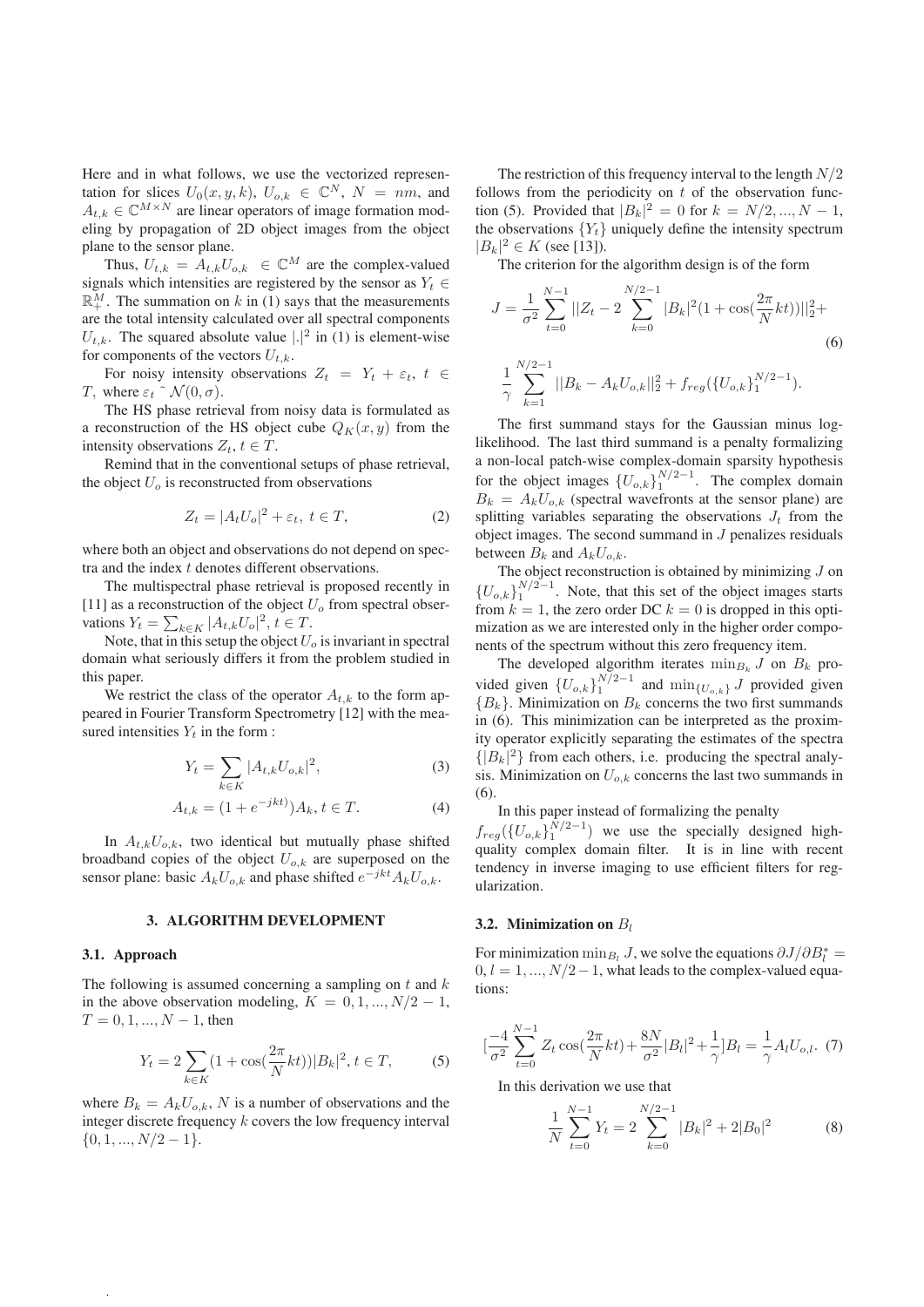and, then, for noisy  $Z_t$  and large N:

$$
\frac{1}{N} \sum_{t=0}^{N-1} Z_t \simeq 2 \sum_{k=0}^{N/2-1} |B_k|^2 + 2|B_0|^2. \tag{9}
$$

Inserting  $B_l = |B_l|e^{j\varphi_{B_l}}$  in (7), we may conclude that

$$
\varphi_{B_l} = \varphi_{A_l U_{o,l}},\tag{10}
$$

where  $\varphi_{A_iU_{o,l}}$  is phase of  $A_iU_{o,l}$ , as the expression in the squared brackets in (7) is real-valued.

It follows, that the magnitude of  $B_l$  is defined as a nonnegative solution of the cubic polynomial equation:

$$
\left[\frac{-4}{\sigma^2} \sum_{t=0}^{N-1} Z_t \cos(\frac{2\pi}{N} kt) + \frac{8N}{\sigma^2} |B_l|^2 + \frac{1}{\gamma} |B_l| - \frac{1}{\gamma} |A_l U_{o,l}| = 0. \right]
$$
\n(11)

There is no the second power in this equation and the free term is negative, then there is only one positive solution  $|B_l|$ [14] computed by Cardano's formulas.

Note that, calculations in the formulas (7)-(11) are produced in the pixel-wise manner, i.e. for each pixel separately: amplitude for  $B_l$  is given by (11) and the phase by (10).

This solution of  $\min_{B_i} J$  can be interpreted as the proximity operator with a compact notation, following to [11], [15], as:

$$
B_l = prox_{f,\gamma}(A_l U_{o,l}), l = 1,.., N/2 - 1,
$$
 (12)

where  $f$  stays for the minus log-likelihood part of  $(6)$ , and  $\gamma > 0$  is a parameter in (6).

The calculation of the cosine transform in  $(7)$ , $(11)$  can be produced using FFT for the sampling interval  $T =$  $\{0, 1, ..., N - 1\}$  as it is in the above formulas (Proposition 2, [13]) or for the symmetric sampling interval  $T =$  $\{-N/2, -N/2+1, ..., N/2-1\}$  (Proposition 4, [13]). This symmetric sampling is often in applications.

The proximity solution  ${B<sub>l</sub>}$  resolves two problems. Firstly, complex domain spectral components  $B_l$  are extracted from the intensity observations. Thus, we produce the spectral analysis of the observed total intensities. Secondly, the noisy observations are filtered with the power controlled by the regularization parameter  $\gamma$  compromising the noisy observations  $Z_t$  and the predicted  $A_l U_{o,l}$  at the sensor plane.

### 3.3. Regularization by sparsity based filters

A similarity of the HS slices  $U(x, y, k)$  for nearby wavenumbers k follows from the fact that on many occasions  $U(x, y, k)$ are slowly varying functions of  $k$  as it for instance for the phase delays due to propagation of hyperspectral light through an object of varying thickness. Then, the spectral lines of  $Q_k(x, y)$  live in k-dimensional subspaces with  $k \ll l_K$ . Therefore, the concept of sparsity can be applied for modelling of this phenomena.

In many recent applications and researches, plug-and-play filters have been recognized as a powerful tools for priors and regularization of inverse problems (e.g. [16], [17]). This approach to sparsity modeling in spectral and spacial domains is exploited in this paper in two different modes: joint and separate filtering spectral slices of the object cube.

The following algorithm is developed specially for the joint processing of slices in a HS cube [9, 10]:

$$
\{\hat{U}_{o,k}, k \in K\} = \mathcal{CCF}\{U_{o,k}, k \in K\}.
$$
 (13)

Complex domain Cube Filter  $(CCF)$  processes the data of the cube  $\{\hat{U}_{o,k}, k \in K\}$  jointly and provide the estimates  $\{\hat{U}_{o,k}, k \in K\}$  for all k.

The  $CCF$  algorithm is based on SVD analysis of the HS cube. It identifies an optimal subspace for the HS image representation including both the dimension of the eigenspace and eigenimages in this space. The Complex-Domain Block-Matching 3D (CDBM3D) algorithm [18, 19] filters this small number of eigenimages. Going from the eigenimage space back to the original image space we obtain the reconstruction of the object cube  $\{U_{o,k}, k \in K\}$ . This  $\mathcal{CCF}$  algorithm is a complex domain modification of the fast algorithms developed for real-valued HS observations in [20] and [21].

A sliding window version of  $CCF$  was developed for objects with discontinuous and fast varying spectral characteristics [10].

#### 3.4. HS phase retrieval algorithm

The forward/backward propagations from object to sensor and from sensor to object planes are included in the HS Phase Retrieval (HS-PhR) algorithm:

- 1. Initialization:  $U_{o,k}^{(0)}$ ,  $k \in K$ ;<br>2. For  $s = 1, 2$ , maximum
- 2. For  $s = 1, 2, ..., max_{iter}$  do;
- 3. Forward propagation:  $U_{t,k}^{(s)} = A_k U_{o,k}^{(s)}$ ,  $k \in K$ ;
- 4. Proximity operation:  $B_k^{(s)} = prox_{f, \gamma}(U_{t, k}^{(s)}), k \in K;$
- 5. Backward propagation:  $U_{o,k}^{(s)} = A_k^{\#} B_k^{(s)}$ ,  $k \in K$ ;
- 6.  $\mathcal{CCF}: \{U_{o,k}^{(s+1)}, k \in K\} = \mathcal{CCF}\{U_{o,k}^{(s)}, k \in K\};$
- 7. Return  $U_{o,k}^{(max_{iter})}$ ,  $k \in K$ .

Here  $A_k^{\#}$  is an approximation for inverse of  $A_k$ . The noisy observations  $Z_t$  and estimates of the spectral variables  $U_{t,k}^{(s)}$ are inputs of the proximity operator defining the next iteration as  $U_{t,k}^{(s+1)}$  according to (11)-(12). A number of iterations  $max_{t \in \mathbb{R}}$  is fixed in our experiments  $max_{iter}$  is fixed in our experiments.

## 4. NUMERICAL VALIDATION

Multiple numerical experiments are produced with the HS-PhR algorithm for various HS objects and algorithm's parameters. We show here some of those results. It is assumed that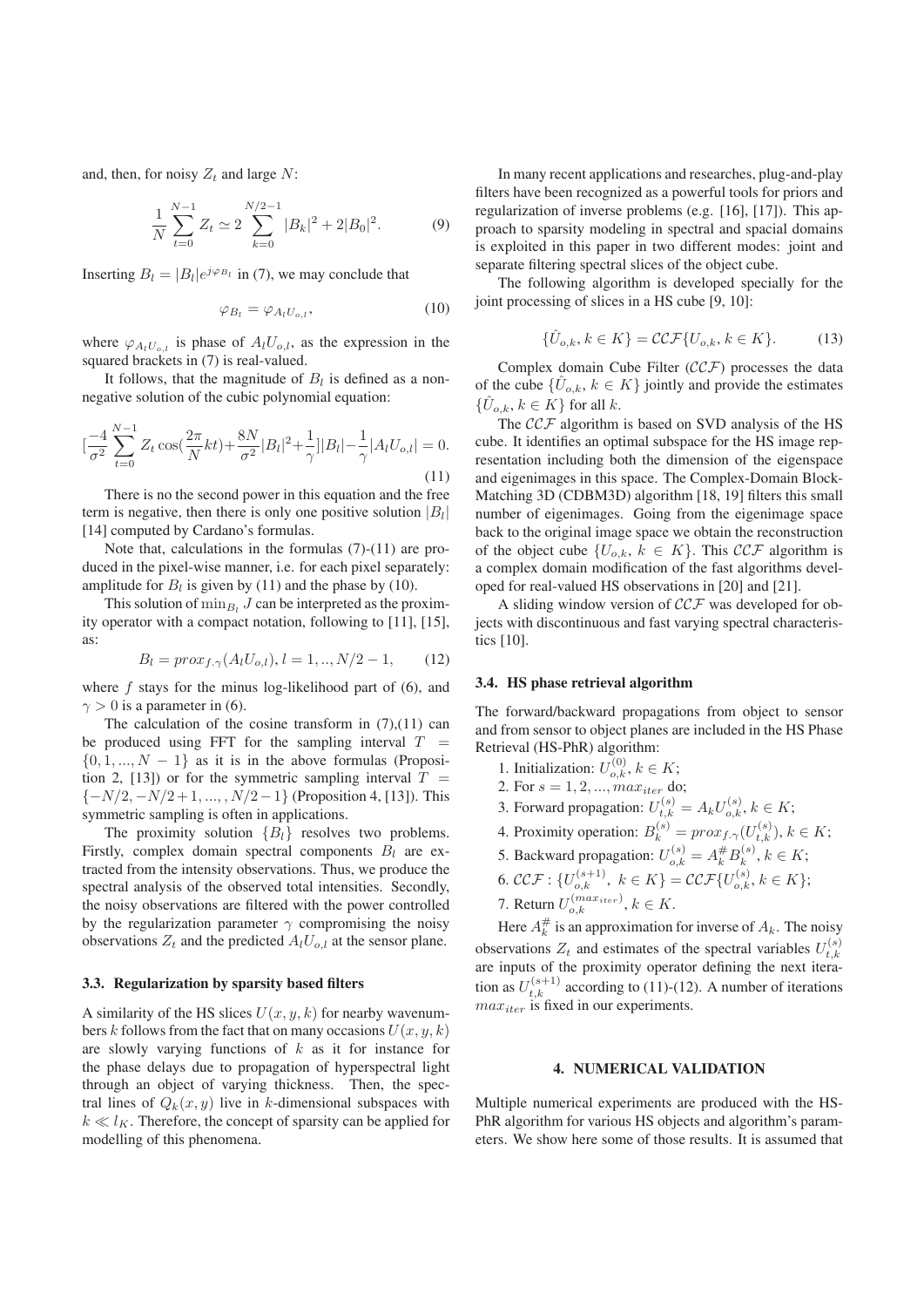

Fig. 1. Thickness of the transparent phase object: 2D (a) and 3D (b) images.

the object is transparent with an invariant amplitude and a phase varying according to USAF test-image (see Fig.1). The parameters of these simulation tests correspond to some our physical experiments.

A broadband diode-laser light beam  $\Lambda = [450 : 900]$  nm goes through the object and forms a 3D HS cube of intensity observations of the length  $l_K = 2000$ . The image formation wavelength dependent operators  $A_{t,k}$  are calculated according to the angular spectrum wavefront propagation technique [22]. The proximity HS analysis is produced for 250 wavelengths  $(N = 250)$  and only 50 of them of higher signalto-noise ratio are used for the phase retrieval iterations. We reconstruct the HS phase object of size  $60 \times 60 \times 50$ . The accuracy of the phase reconstruction is characterized by the relative root-mean-square-error (RRMSE) criterion:

$$
RRMSE = \frac{\sqrt{||\hat{\varphi}_{est} - \varphi_{true}||_2^2}}{\sqrt{||\varphi_{true}||_2^2}},
$$
(14)

where  $\hat{\varphi}_{est}$  and  $\varphi_{true}$  are the reconstructed and true phases, respectively. RRMSE values less than 0.1 correspond to visually high quality 2D imaging.

The object thickness estimate obtained from the phase reconstruction for  $\lambda = 730$  nm is presented in Fig.2 as 2D and 3D images which are nearly perfectly correspond to the true thickness images in Fig.1. The low value of RRMSE confirms



Fig. 2. Reconstruction of the object thickness obtained from the phase retrieval for the wavelength  $\lambda = 730$  nm.



Fig. 3. (a) 3D noisy intensity observations: diffractive data cube  $Z_t$ ; (b) The intensity distribution for the central pixel of the 3D data cube  $Z_t$  as a function of the slice number t.

the high-accuracy performance of the algorithm.

Fig.3 provides illustrations of the data used for object reconstruction. The fast convergence rate of the algorithm is demonstrated in Fig.4 as RRMSE values depending on iteration number s and on wavelength of the reconstructed slice of the object 3D cube. These results are obtained for noisy observations with  $\sigma = .01$ . The computational time is 350 sec/iteration for MATLAB R2019b on a computer with 32 GB of RAM and CPU with 3.40 GHz Intel (R) Core(TM) i7- 3770 processor.

More simulation tests as well as results of physical experiments can be seen in [23].

#### 5. CONCLUSION

A novel class of the HS phase retrieval problems is presented. The developed iterative algorithm uses the proximity spectral analysis operator and the HS sparsity modeling for complexvalued 3D cubes.



Fig. 4. RRMSE of the object phase reconstruction depending on iteration number s and wavelength  $\lambda$ .